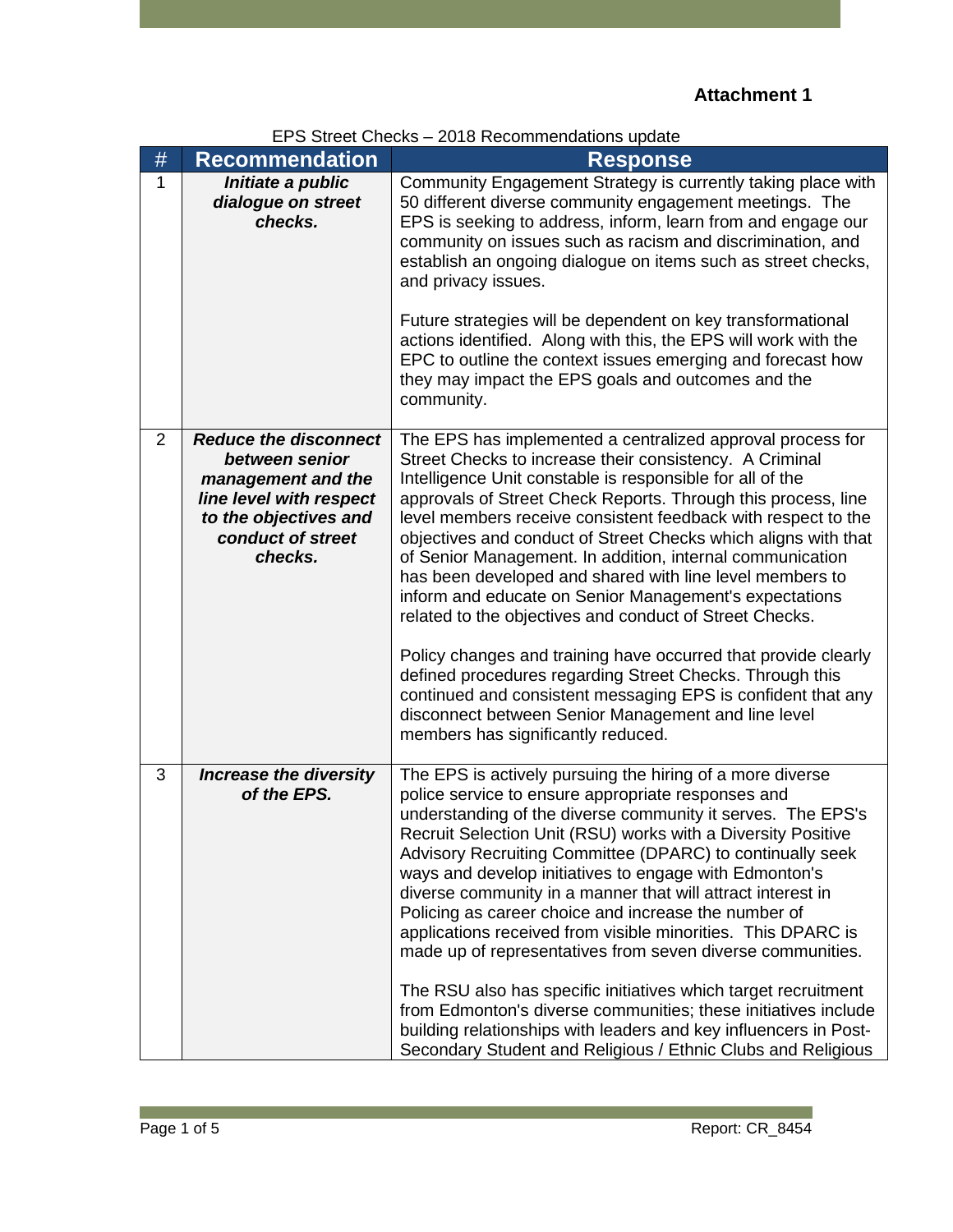| # | <b>Recommendation</b>                                             | <b>Response</b>                                                                                                                                                                                                                                                                                                                                                                                                                                                                                                                                                                                                                                                                                                                                                                                                   |
|---|-------------------------------------------------------------------|-------------------------------------------------------------------------------------------------------------------------------------------------------------------------------------------------------------------------------------------------------------------------------------------------------------------------------------------------------------------------------------------------------------------------------------------------------------------------------------------------------------------------------------------------------------------------------------------------------------------------------------------------------------------------------------------------------------------------------------------------------------------------------------------------------------------|
|   |                                                                   | Institutions and advertising and interviewing with various<br>Cultural & Community Media outlets.                                                                                                                                                                                                                                                                                                                                                                                                                                                                                                                                                                                                                                                                                                                 |
|   |                                                                   | To support interested recruits through the hiring process and<br>prepare them for Recruit Training, the RSU has developed a<br>Recruit Applicant Mentorship Program (RAMP) and a Recruit<br>Mentoring Academy (RMA). RAMP started in January 2017<br>and mentors those potential applicants who are a visible /<br>sexual minority or female through the hiring process. RMA, the<br>first of its kind in Canada, launched in March 2017. In the RMA<br>prospective applicants are hosted at an academy to mentor<br>them regarding ethics in policing, public speaking, and physical<br>fitness, while building relationships with the EPS recruiting<br>staff. Of the 139 members of the academy, 79 have been<br>hired, most of whom would not have been hired through the<br>traditional recruitment process. |
|   |                                                                   | In June 2018, RSU developed specialized bias awareness<br>training. All members of RSU have since attended this<br>specially designed training.                                                                                                                                                                                                                                                                                                                                                                                                                                                                                                                                                                                                                                                                   |
|   |                                                                   | Over the past two years EPS has hired 140 new police officers<br>with a broad range of educational qualifications, from<br>certificates to doctorates. Of these new officers, 46 were<br>women (33%) and 40 identified as visible minorities (29%) with<br>15 languages other than English spoken between them.<br>Currently, the national average for female police officers in a<br>police organization is approximately 20%.                                                                                                                                                                                                                                                                                                                                                                                   |
|   |                                                                   | Since 2017, the diversity of the police officers hired has<br>increased substantially, with the number of recruits self-<br>identifying as belonging to a diverse population increasing from<br>12% in 2016 to 57% in 2019.                                                                                                                                                                                                                                                                                                                                                                                                                                                                                                                                                                                       |
| 4 | <b>Address the privacy</b><br>issues surrounding<br>street checks | EPS will review the Provincial guidelines once established and<br>ensure implementation of the guidelines.                                                                                                                                                                                                                                                                                                                                                                                                                                                                                                                                                                                                                                                                                                        |
|   |                                                                   | The EPS continues to ensure that policies and processes align<br>with provincial and federal privacy legislation with respect to<br>the sharing of information with external law enforcement<br>agencies.                                                                                                                                                                                                                                                                                                                                                                                                                                                                                                                                                                                                         |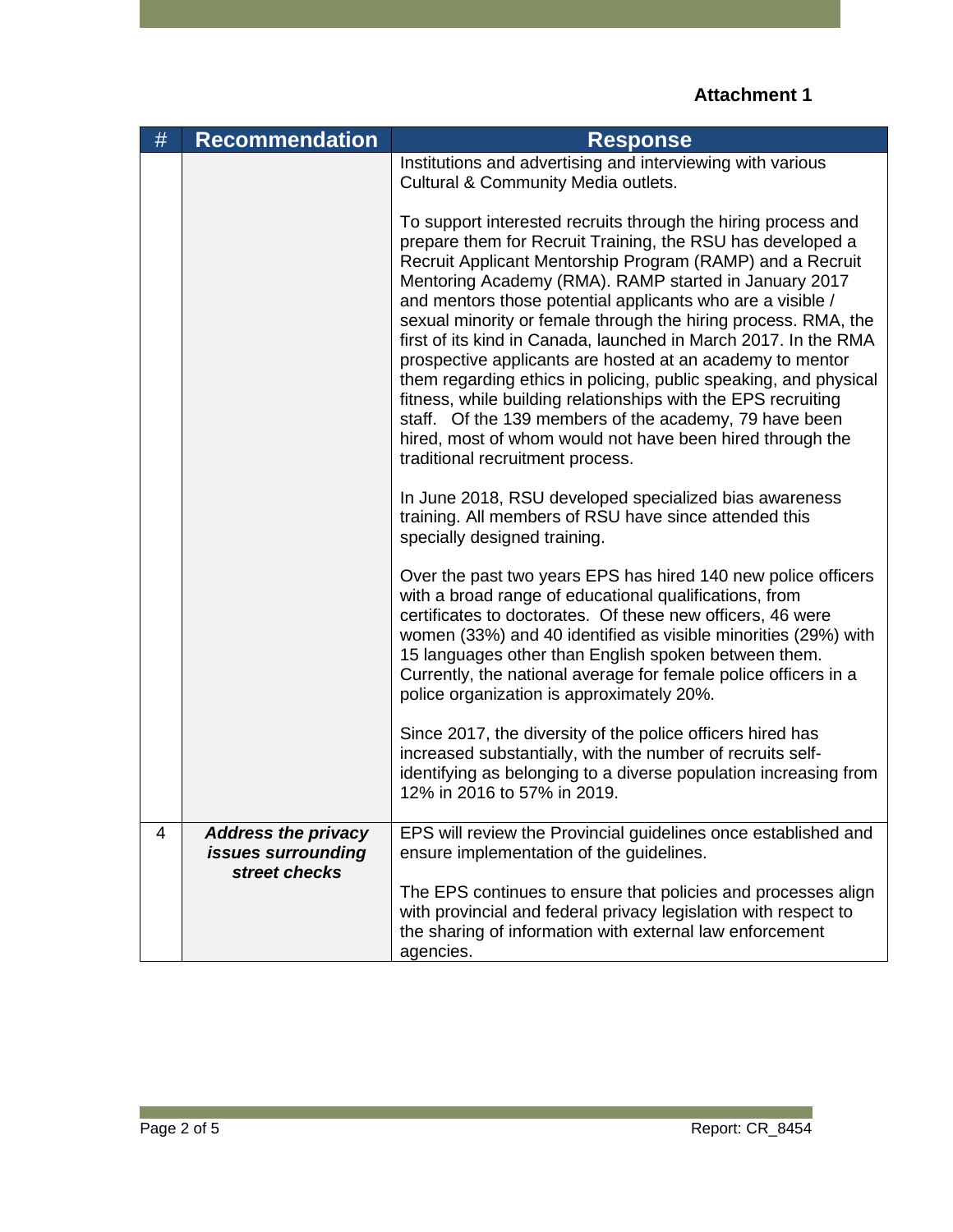## **Attachment 1**

| $\#$           | <b>Recommendation</b>                                                                                               | <b>Response</b>                                                                                                                                                                                                                                                                                                                                                                                                                                                                                                                                                                                                                                                                                                                                                                                                                                                                                                                                                                                                                                                                                                                      |
|----------------|---------------------------------------------------------------------------------------------------------------------|--------------------------------------------------------------------------------------------------------------------------------------------------------------------------------------------------------------------------------------------------------------------------------------------------------------------------------------------------------------------------------------------------------------------------------------------------------------------------------------------------------------------------------------------------------------------------------------------------------------------------------------------------------------------------------------------------------------------------------------------------------------------------------------------------------------------------------------------------------------------------------------------------------------------------------------------------------------------------------------------------------------------------------------------------------------------------------------------------------------------------------------|
| 5              | View street checks as a                                                                                             | As noted in recommendation #1:                                                                                                                                                                                                                                                                                                                                                                                                                                                                                                                                                                                                                                                                                                                                                                                                                                                                                                                                                                                                                                                                                                       |
|                | microcosm of the<br>larger issues related to<br>racism and<br>discrimination against<br>communities of<br>diversity | A Community Engagement Strategy is currently taking place<br>with 50 different diverse community engagement meetings.<br>The EPS is seeking to address, inform, learn from and engage<br>our community on issues such as racism and discrimination,<br>and establish an ongoing dialogue on items such as street<br>checks, and privacy issues.<br>Future strategies will be dependent on key transformational<br>actions identified. Along with this, the EPS will work with the<br>EPC to outline the context issues emerging and forecast how<br>they may impact the EPS goals and outcomes and the                                                                                                                                                                                                                                                                                                                                                                                                                                                                                                                               |
|                |                                                                                                                     | community.                                                                                                                                                                                                                                                                                                                                                                                                                                                                                                                                                                                                                                                                                                                                                                                                                                                                                                                                                                                                                                                                                                                           |
| 6              | <b>Improve officer</b><br>knowledge of the<br>communities and<br>persons they police                                | For several years, the EPS has brought in a variety of<br>representatives from different community groups and<br>marginalized populations to speak to officers on their<br>experiences and perspectives.<br>In addition, Recruit Training program has been updated to<br>include a more robust communication component as well as<br>existing training on cultural safety and the inclusion of diverse<br>communities. Topics taught in Recruit Training intended to<br>inform members of the communities and persons they police<br>include:<br>a. Providing Quality Customer Service<br>b. Professionalism, Ethics & Integrity<br>c. Bias Awareness<br>d. Indigenous Historical Trauma & Smudge<br>e. LGBTQ2S+ Community<br>f.<br>Historical Trauma & Cultural Safety<br>g. Power and Privilege<br>h. Victim Offender Overlap<br>Trauma Informed Policing & Adverse Childhood<br>i.<br>Experiences (ACE)<br><b>Community Conversations</b><br>j.<br>k. Procedural Justice and Police Legitimacy<br>Continuing professional development in these areas includes<br>mandatory training and eLearning material for our<br>membership. |
| $\overline{7}$ | <b>Create additional</b>                                                                                            | The EPS is currently undergoing a records management                                                                                                                                                                                                                                                                                                                                                                                                                                                                                                                                                                                                                                                                                                                                                                                                                                                                                                                                                                                                                                                                                 |
|                | report forms.                                                                                                       | system (RMS) modernization project. This will include new<br>templates and workflows according to an established                                                                                                                                                                                                                                                                                                                                                                                                                                                                                                                                                                                                                                                                                                                                                                                                                                                                                                                                                                                                                     |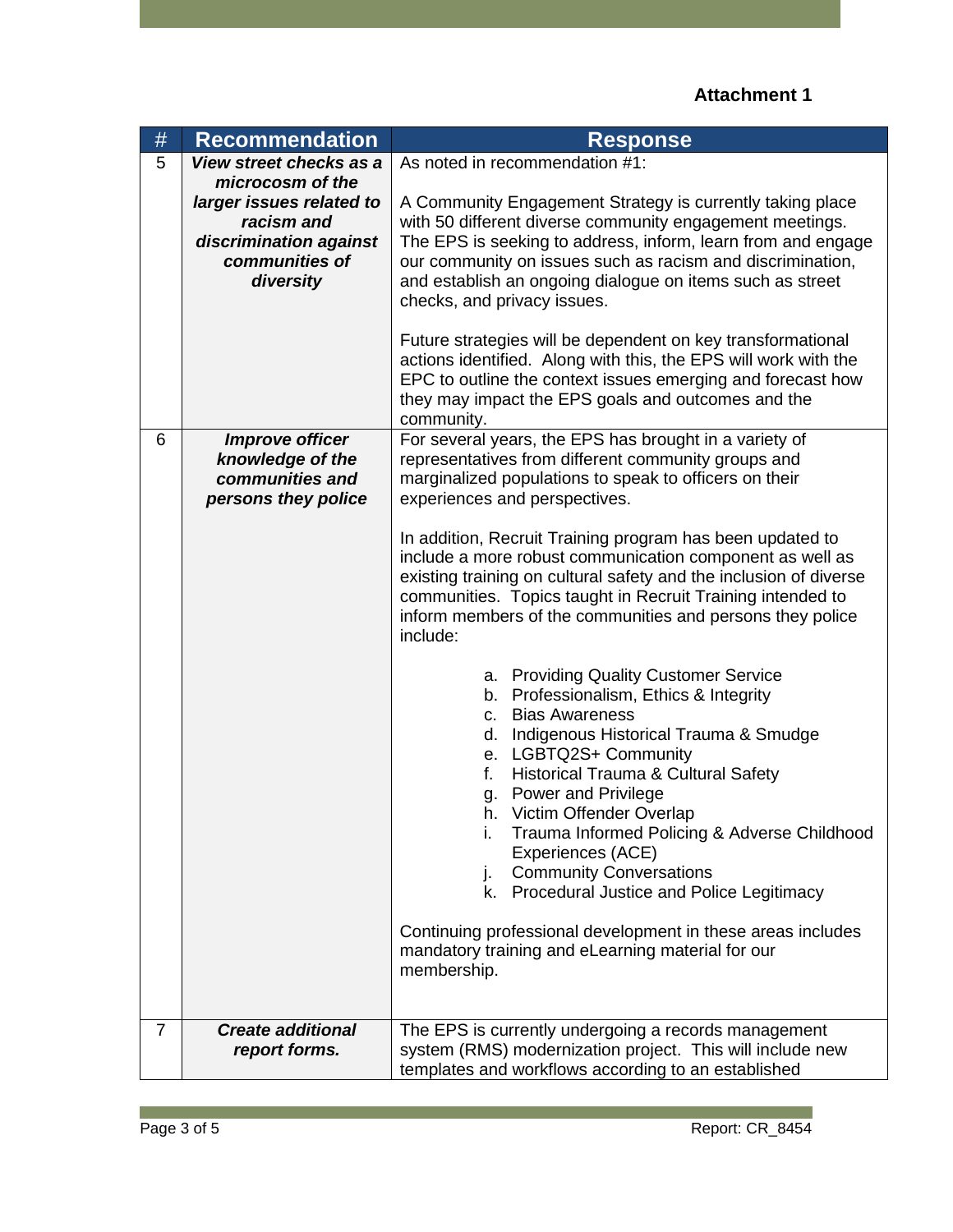## **Attachment 1**

| #  | Recommendation                                                            | <b>Response</b>                                                                                                                                                                                                                                                                                                                                                                                                                                                                                                                                                                                                                                                                                                                                                                                                                                                                                                                                                                                                             |
|----|---------------------------------------------------------------------------|-----------------------------------------------------------------------------------------------------------------------------------------------------------------------------------------------------------------------------------------------------------------------------------------------------------------------------------------------------------------------------------------------------------------------------------------------------------------------------------------------------------------------------------------------------------------------------------------------------------------------------------------------------------------------------------------------------------------------------------------------------------------------------------------------------------------------------------------------------------------------------------------------------------------------------------------------------------------------------------------------------------------------------|
|    |                                                                           | information management process. The SCR will be included<br>within this project and be subject to this new information<br>governance model.                                                                                                                                                                                                                                                                                                                                                                                                                                                                                                                                                                                                                                                                                                                                                                                                                                                                                 |
| 8  | <b>Monitor for pretense</b><br>policing                                   | Through already established processes and procedures, the<br>EPS monitors and appropriately responds to signs of<br>unprofessional conduct. These already established processes<br>and procedures include, but are not limited to the<br>accountability model, early intervention and the work<br>conducted by the Professional Standards Branch. The EPS is<br>confident that these established processes monitor for<br>pretense policing.                                                                                                                                                                                                                                                                                                                                                                                                                                                                                                                                                                                |
| 9  | <b>Monitor for de-policing.</b>                                           | As stated in #8<br>Through already established processes and procedures, the<br>EPS monitors and appropriately responds to signs of<br>unprofessional conduct. These already established processes<br>and procedures include, but are not limited to the<br>accountability model, early intervention and the work<br>conducted by the Professional Standards Branch. The EPS is<br>confident that these established processes monitor for de-<br>policing.                                                                                                                                                                                                                                                                                                                                                                                                                                                                                                                                                                  |
| 10 | <b>Monitor for procedural</b><br>justice in police-citizen<br>encounters. | Throughout recent training efforts, and an update of the EPS<br>recruit training curriculum, significantly more emphasis on<br>communication has been provided. This included<br>professionalism, achieving certain communication objectives,<br>and additional instruction on complex de-escalation techniques<br>in order to achieve successful officer-citizen interactions.<br>Recent training also included the purpose and 'how to' behind<br>street checks, with attention to indicators of criminality (not<br>race) and attention to being fair and managing bias.<br>GBA+ training has been rebranded as Modern Policing<br>Analysis and is a tool used to assess how diverse groups of<br>people may experience service provision and be differently<br>impacted by policies, programs, and initiatives across the EPS.<br>It identifies ways to reduce and prevent inequalities in our<br>police service which promotes an equality of outcomes for all<br>through practicality, pragmatism, and accessibility. |